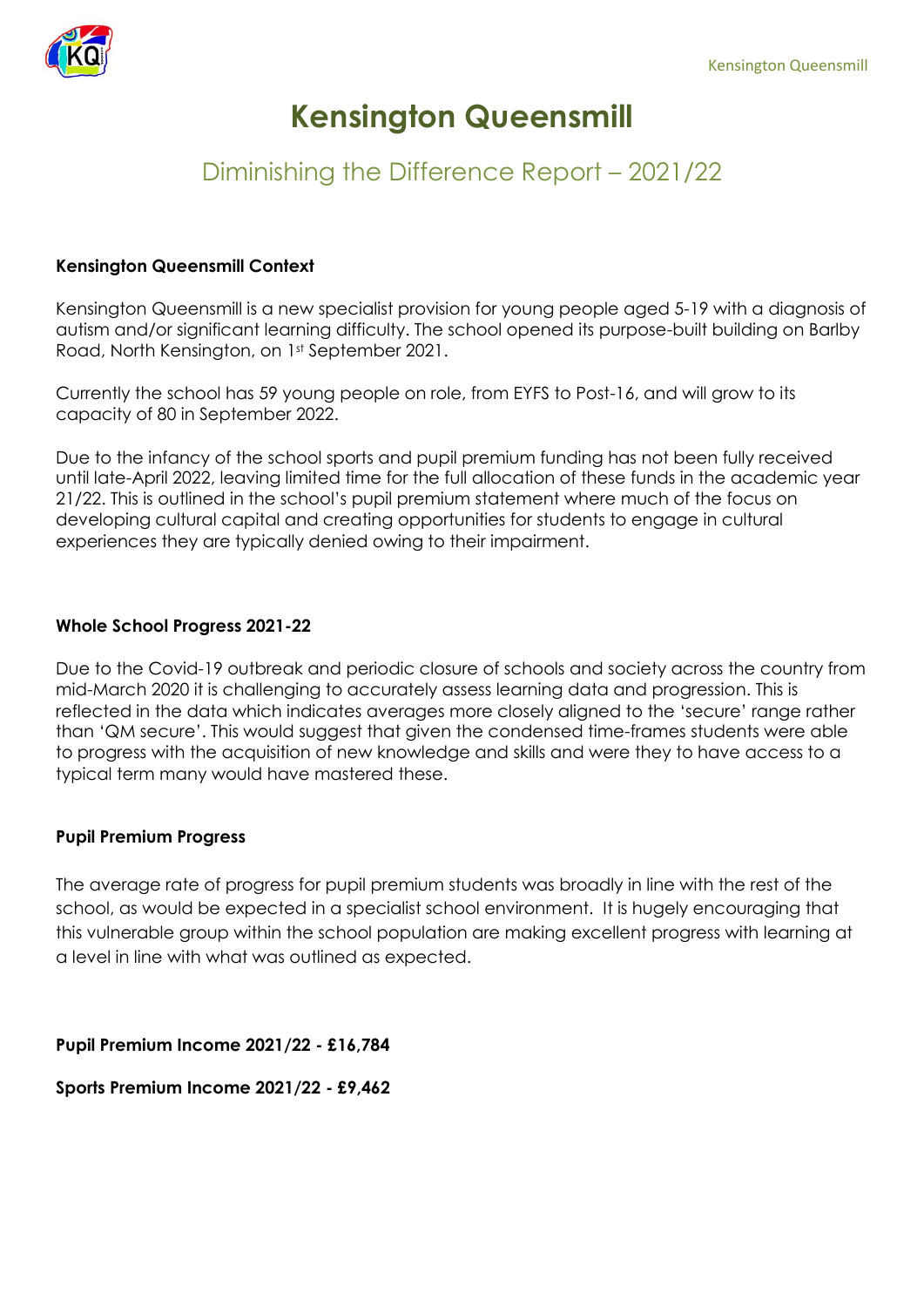

#### **Pupil Premium Expenditure 2021-22**

|                | Item                                                                            | Cost    |
|----------------|---------------------------------------------------------------------------------|---------|
|                | <b>Amount Received</b>                                                          | £16,784 |
|                | Sensory & life-skills garden                                                    | £500    |
| $\overline{2}$ | <b>SCERTS Training</b>                                                          | £852    |
| 3              | Autism acceptance week (delivered in<br>partnership with Barlby Primary School) | £457    |
| 4              | Creative resources                                                              | £944    |
| 5              | Royal Academy art project                                                       | £39     |
| 6              | Specific cultural workshops/events                                              | £268    |
|                | <b>Predicted</b> – local workshops and events                                   | £1000   |
| 8              | Specialist Autism-Art-SEN teacher salary (part-<br>funded)                      | £12,724 |
|                | Total                                                                           | £15,784 |
|                | Current underspend                                                              | £1000   |



### **Sports Premium Expenditure 2021-22**

|                    | <b>Item</b>                                        | Cost   |
|--------------------|----------------------------------------------------|--------|
|                    | <b>Amount Received</b>                             | £9,462 |
|                    | SEN Swim (autism/disability specific swimming) for | £2,757 |
|                    | those outside of KS2 cohort                        |        |
| $\mathbf{2}$       | SLD specific PE/Gym equipment                      | £345   |
| 3                  | SEN specific agility equipment                     | £2,785 |
| 4                  | ICT equipment for PE and Dance (including          | £588   |
|                    | TACPAC and dance therapy)                          |        |
| 5                  | Interactive blaze pod trainer                      | £514   |
| 6                  | Rowing machine and treadmill                       | £960   |
| 7                  | Autism specific PE communication resources         | £148   |
| 8                  | Large mirror                                       | £197   |
| 9                  | Moveable screens                                   | £1,166 |
| Total              |                                                    | £9,462 |
| Current underspend |                                                    | None   |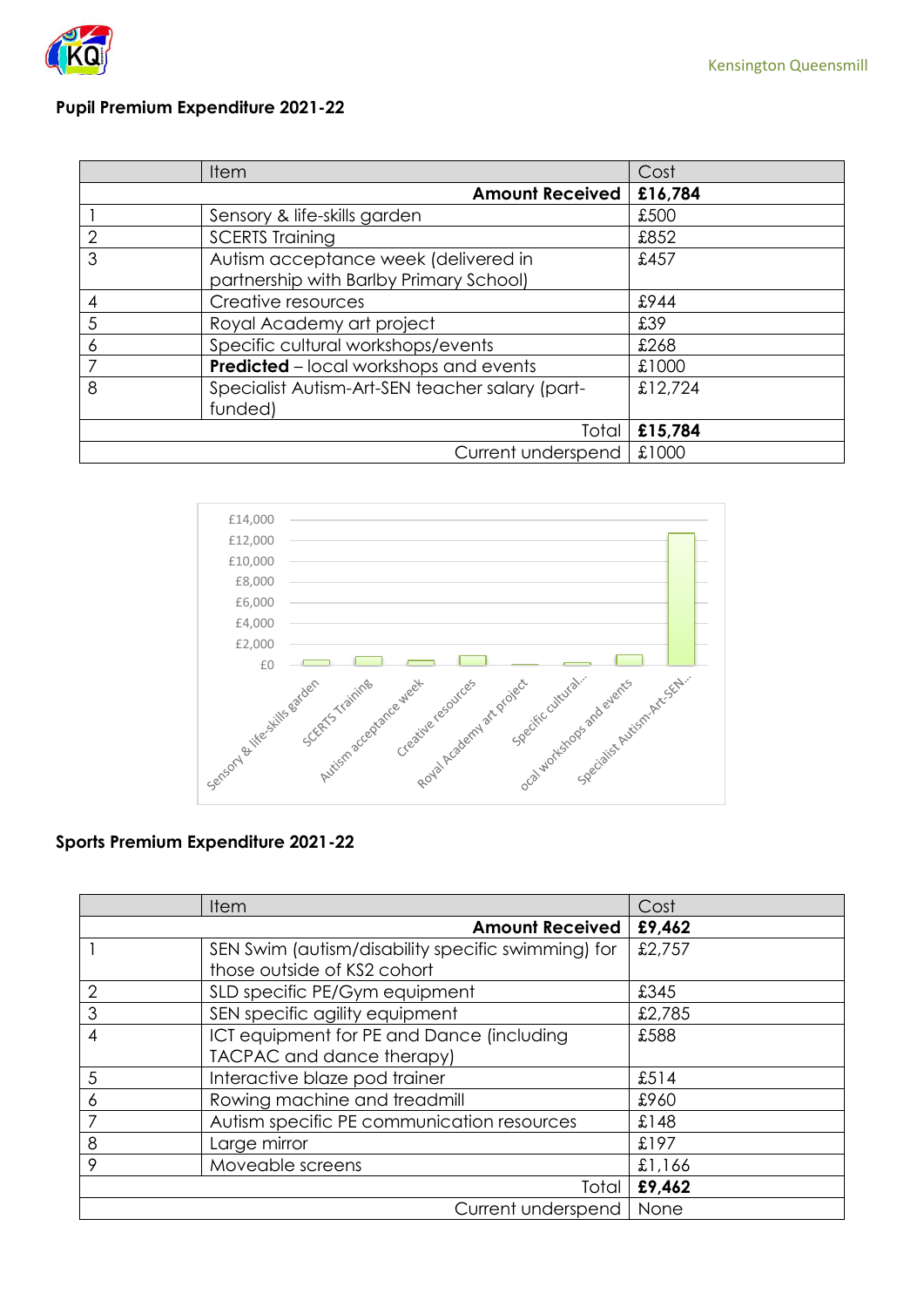



#### **Additional strategies offered 2021-22**

- Provision of a family support worker
- As part of the blended learning offer (and in response to additional Covid-19 safeguarding responses) teachers have been contacting families weekly to check-in and offer additional support where appropriate and viable
- Due to the specialist nature of the school many young people have been able to attend throughout the pandemic and closures. Many of those who have attended full and parttime have been those identified as the most vulnerable and fall under the designation of 'pupil premium'

#### **Barriers faced by pupil premium students**

- o Limited language and restricted vocabulary
- o Poor attendance
- o Mobility students have moved between many different schools
- o Family difficulties
- o Medical conditions
- o Lack of sleep
- o Poor nutrition
- o Poverty
- o Lack of family engagement with learning
- o Low aspirations
- o Low expectations
- o Narrow range of opportunities and experiences outside of school
- o Lack of role models
- o Lack of self-confidence and self-esteem
- o Poor social skills